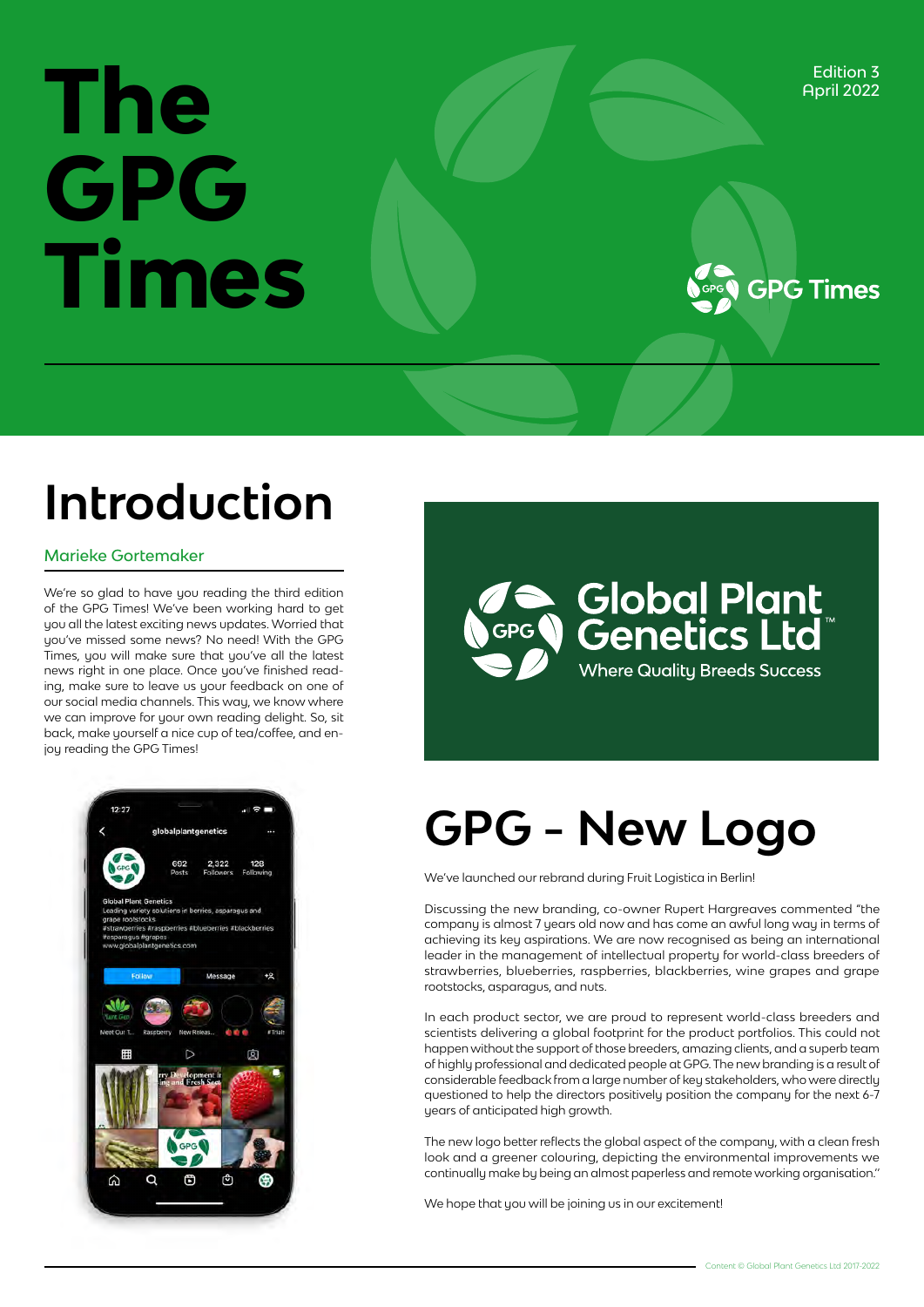

### **Interview Nikki Jennings**

**Jamie Petchell**

#### **1. What industry feedback are you receiving regarding the latest commercial varieties from your programme; Skye, Lewis and Glen Mor?**

Feedback from trials is very important. The Raspberry Breeding Consortium (RBC), who sponsor the breeding programme, represents raspberry production within the UK and Europe. In addition, Global Plant Genetics have initiated trials in other territories, allowing the James Hutton varieties to be trialled in key production areas around the globe.

So far, Skye has received the most favourable feedback, with growers and triallists describing the combination of high potential yield and good fruit quality and picking efficiency.

#### **2. What tips can you suggest that will help growers to get the best from the Skye, Lewis and Glen Mor varieties?**

We have started a trial with FAST in 2022 to optimise fertigation programmes for the three varieties. This will give the growers some guidelines for a feed programme and a comparison of requirement compared with established varieties.

Begin with healthy plant material with the highest available certification grade. Maintain 2 canes per pot to optimise yield and quality.

#### **3. Looking at the latest trends in the raspberry sector, which traits are you currently focusing on when selecting new varieties?**

The main objectives are to breed new floricane and primocane raspberry varieties with improved productivity and fruit quality and pest and disease tolerance. The sponsors (RBC) review the objectives on an annual basis to keep us focused on the current needs of the industry. Over the last five years, reducing labour costs has become

more important and we are focusing on traits that will help reduce picking costs, ie, large fruit, displayed well to the picker and easily plugged from the receptacle will help reduce picking costs. We are already selecting a higher proportion of genotypes with the root rot marker and recently the RBC want us to increase focus on other pathogen tolerance to reduce reliance on chemicals. Varietal differences can be seen in post-harvest rots, two spot spider mite and powdery mildew infection. This means that we can breed and select for increased tolerance to these pathogens which will help the growers continue production during the withdrawal of available chemicals.

#### **4. Raspberry production and marketing is truly a global affair these days, how are you able to breed new cultivars with adaptability to this wide-range of climatic types?**

A breeding programme has to maintain a broad range of genetics in order to select for suitable and robust traits in a shifting climate, geographical location or production system. Chill requirement is an important trait. Fluctuating winter temperatures have affected bud break and this has led to comparative experiments with new varieties and advanced selections to assess chill requirement and we found that we have a surprisingly broad range of chill within our germplasm. In climates with little or no chill, knowledge of chill requirement is important to optimise cold storage.

#### **5. How do you see your breeding work developing over the next 5-10 years?**

- •New molecular markers are in the pipeline to identify important traits other than Phytophthora root rot. Markers for size and shelflife have been deployed recently into the programme. Also, markers for yield and crumbly fruit are in the process of validation to be deployed into the programme in the future to identify suitable selections quickly.
- •The Associated Mapping Population is a large collection of raspberry germplasm consisting of a diverse group of genotypes and small, related families. A long list of traits will be scored within this population (known as 'phenotyping'), which will help validate future molecular markers to further shorten the breeding timescale.
- •James Hutton will have the science and facilities to recreate different environmental conditions The Advanced Plant Growth Centre (APGC) is one of two plant innovation centres currently under construction at the James Hutton site. This comprises state-of-the art science, field and glasshouse facilities and will bring together industry and world-leading science to focus on solutions for the food and drink industry regarding climate change. We must make our fruit production systems more efficient, sustainable, and flexible. The combination of science and breeding will be needed to address this and must adopt an integrated approach which involves genetics, breeding, conservation and technology. We are well placed to do this at JHI and this will be greatly enhanced with the opening of the APGC.

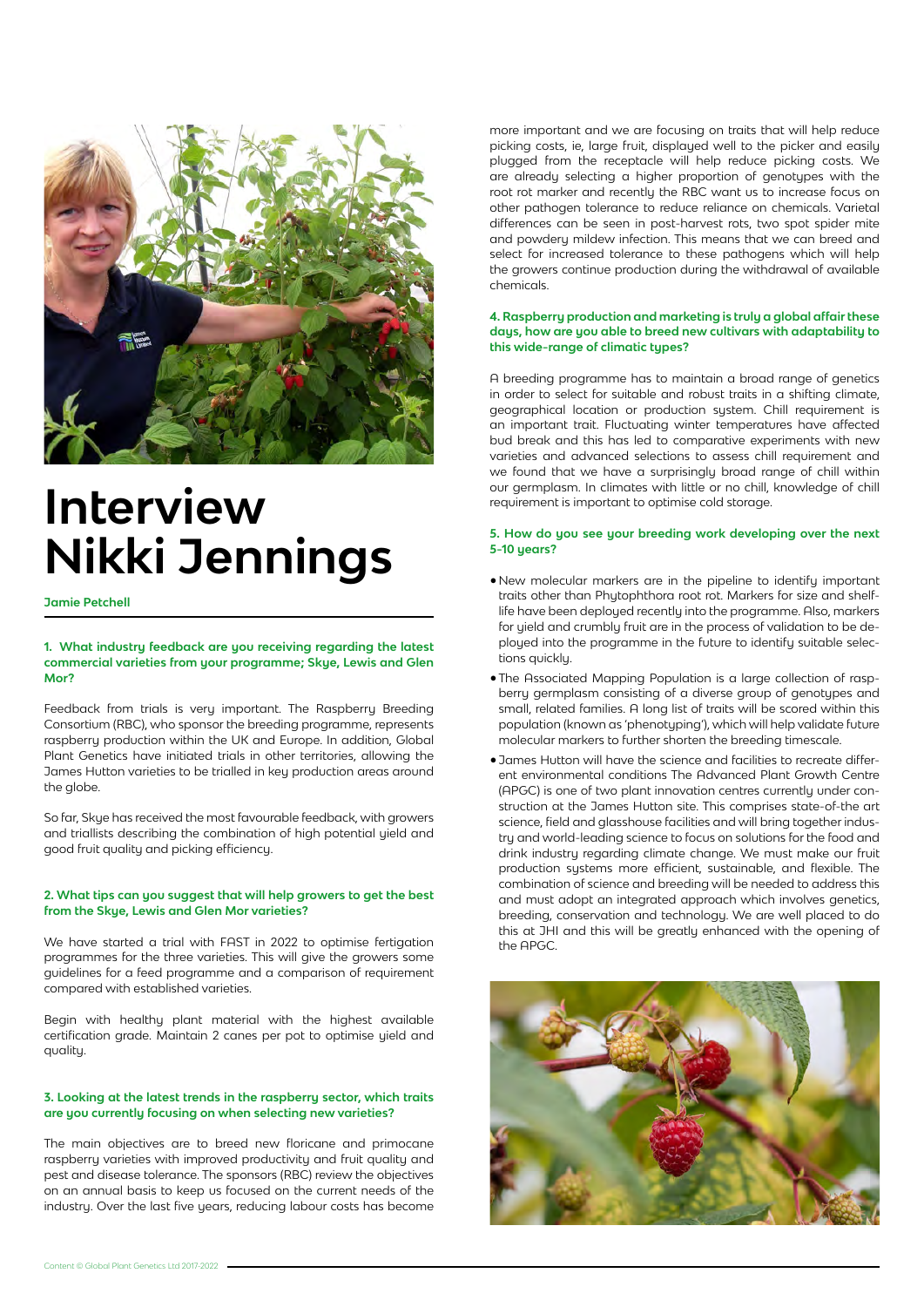### **Training Sadie Petchell**

I have just finished a 12 week Help to Grow course at Derby University Business School.

The course was a government backed and majority funded course, and I took part through webinars, face to face sessions, peer group sessions and ongoing mentor support.

The course aimed to support managers, teams and leaders of small and medium sized businesses to boost their business's performance, resilience, and long-term growth.

There were 12 modules I worked my way through, including Strategy & Innovation, Digital Adoption, Vision Mission and Values, Organisational Design, Employee Engagement and Leading Change.

The businesses enrolled on the course included care homes, car repair workshops, recycled garden furniture makers, steel producers, I.T providers, to name a few.

We were highly praised for our values. There were only a few companies there that actually had their values written down. We were also nearly the only company to actually give them out to staff when they join us.

There were approximately 18 of us on this course and a small group of us have stayed in contact. Although the businesses involved were very wide-ranging, we all seemed to face similar day to day challenges. We have been able to talk through some of our challenges and help each other to solve them.

We have all been assigned a mentor that we are able to work with. Mu mentor has been a huge help to me in talking through issues I face daily and together, we find resolutions.

I'm very thankful to Global Plant Genetics for giving me the chance to take part in this. I even passed the course and got a certificate.





### **Berry Meetings in South America**

#### Jamie Petchell

I recently took a trip to South America where I was able to meet with a range of our licensees and prospective clients in Chile and Peru. It was my first long haul travel since pre-pandemic times and it was great to see people in person again after such a long time.

There have been some great developments with the genetics that we represent over the past couple of years. Chilean blueberry growers in high-chill regions will soon be planting the first commercial blocks of the MegasBlue and Titanium varieties. In Peru, a wide range of the low-chill genetics within our portfolio will also be harvested for the first time. We and our partners are excited to see and taste these berries in the next couple of months.

As far as raspberries and blackberries are concerned, we are also making strides in South America with the new varieties within our range. The importation and quarantine process takes some time, but we are looking forward to seeing new and improved genetics being offered to commercial growers in South America very soon now.

In addition to the above, there is a range of other developments in the crops that we represent. We will be reporting on these in the coming months.



The v<br>The v<br>recor<br>in tou The webinar has been recorded, please get in touch with us if you would like to receive the download link to view it.

### **Webinar**

#### Marieke Gortemaker

On the 29th of March, Rupert Hargreaves and Marieke Gortemaker hosted a webinar regarding MegasBlue & Titanium blueberries, two high-chill varieties. They were joined by the following panellists: Doug McCann for Oregon Blueberry, Leon Schrijnwerker for Schrijnwerkers Plants, Marcin Wyka for Kusbibab Wyka and Stefan Belakov for Plants 365. It was a great, informative event that was well attended.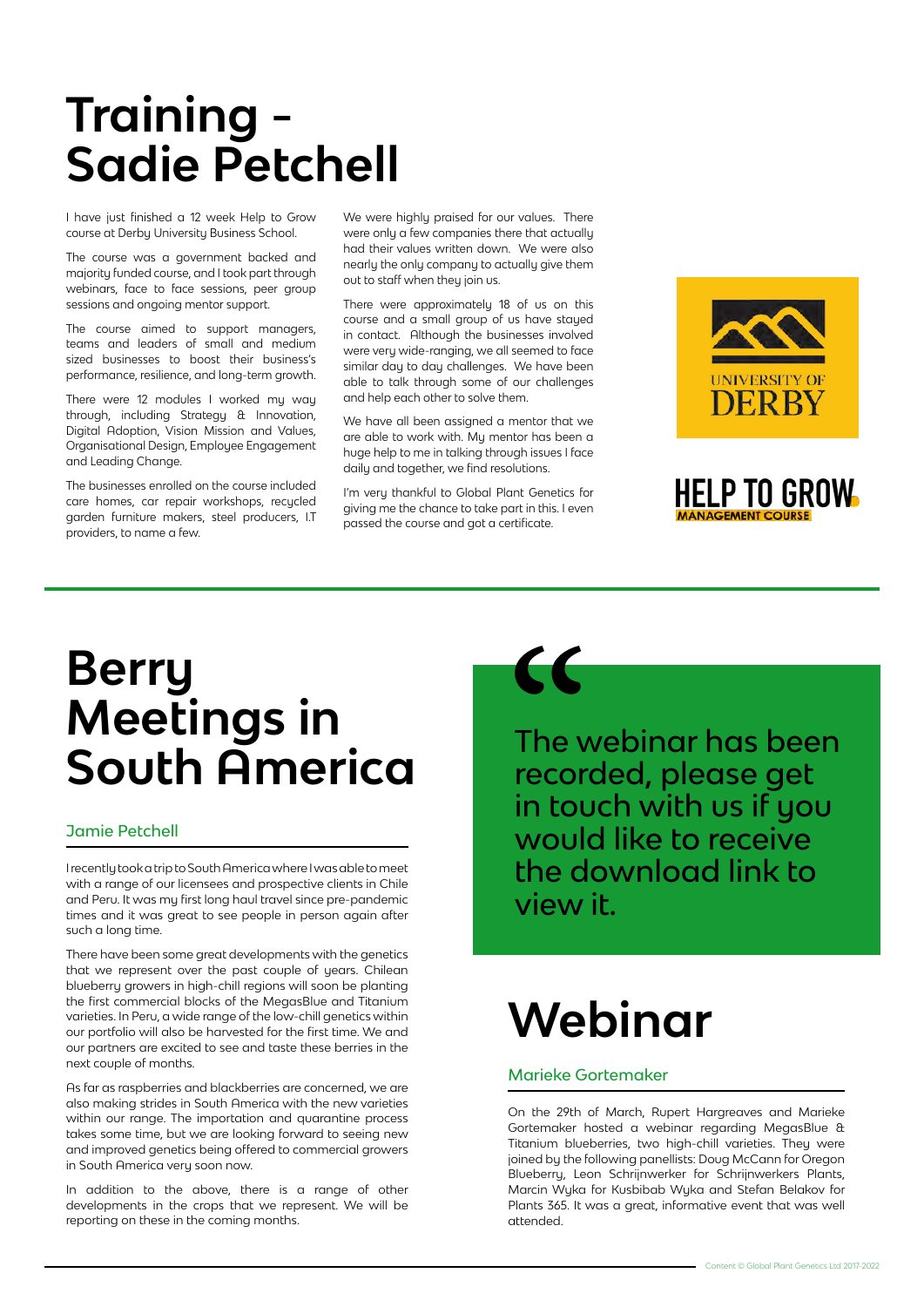### **Carolina Hulland - Asparagus**

As the 2022 Asparagus season gets underway, despite the challenges of labour and continually increasing costs of production, at least there is one positive – we know we can still produce a fantastic crop of asparagus with consistently high quality, which brings our customers back year on year!

Having seen fantastic results from Guelph Millennium over the past few years, with its distinctive appearance, straight spears and tight tip, we are looking forward to seeing our latest Guelph varieties; Equinox and Eclipse, reach their prime production years too. We're already seeing the same consistent high quality from both varieties in the early stages, and even under a protected system, both varieties appear to be performing well.

Quality is certainly key to keeping production costs down these days, and if we can harvest a better quality, straight spear with a tight tip, not only does it help to keep harvesting costs as efficient as possible, but also keeps production costs in pack house lean too.



### **Californian Strawberry Rockstars**

#### Rupert Hargreaves

Californian Strawberry Rockstars

It used to be said that if California were a country, it would be the largest strawberry producing country in the world. While that statement may not stand today, it certainly has the overall reputation of being a global strawberry Rockstar. California has almost perfect growing conditions for strawberries in three principal areas along the coast, Oxnard (2400 hectares), Santa Maria (4600 hectares) and, of course, Watsonville (5150 hectares) totalling 12,150 hectares. Now, like all industries there are many moving parts that are required to make it a success. Californian strawberries are no exception. There are first class plant nurseries, exceptional growers, highly professional marketing companies and sophisticated supply chains, all playing a role in the success story.

There are two other strong components though, the California Strawberry Commission and the strawberry breeding programmes.

Let's talk about the Californian Strawberry Commission. This wonderful organisation offers support to growers, press, researchers, and a whole lot more. The California Strawberry Commission also supports the breeding efforts of the University of California, Davis and has done so for fifty years. This long-lasting relationship as I witness has achieved many great things in a number of directions. One principal function

is the sharing of industry information and trends. This up-to-date information collated by the Commission and shared with the industry and of course, the University of California, has allowed the breeders the opportunity to focus on today's industry requirements through an ever-changing landscape. It is this collective relationship that looks to me, somewhat as an outsider, that has underpinned and supported the Californian strawberry industry for multi generations.

Outside of the USA, many other strawberry growing industries are able to reap the benefits too. We have licence holders for these new varieties in place in the EU, Turkey, Egypt, Jordan, Australia and Latin America, all launching these new varieties over the coming months.

So, if you are a grower, make sure you take a good look at the new varieties and gain a competitive advantage that they will surely bring you. Like the California Strawberry Commission, UC Davis strawberry breeding programme, world class nurseries and packers, we need you, the growers, to be here for the next 50 years too.

For more information on the varieties or to contact one of the licensed nurseries, visit **www.globalplantgneteics.com** - but most importantly make sure you have these new Rockstars on your radar, your competitors will.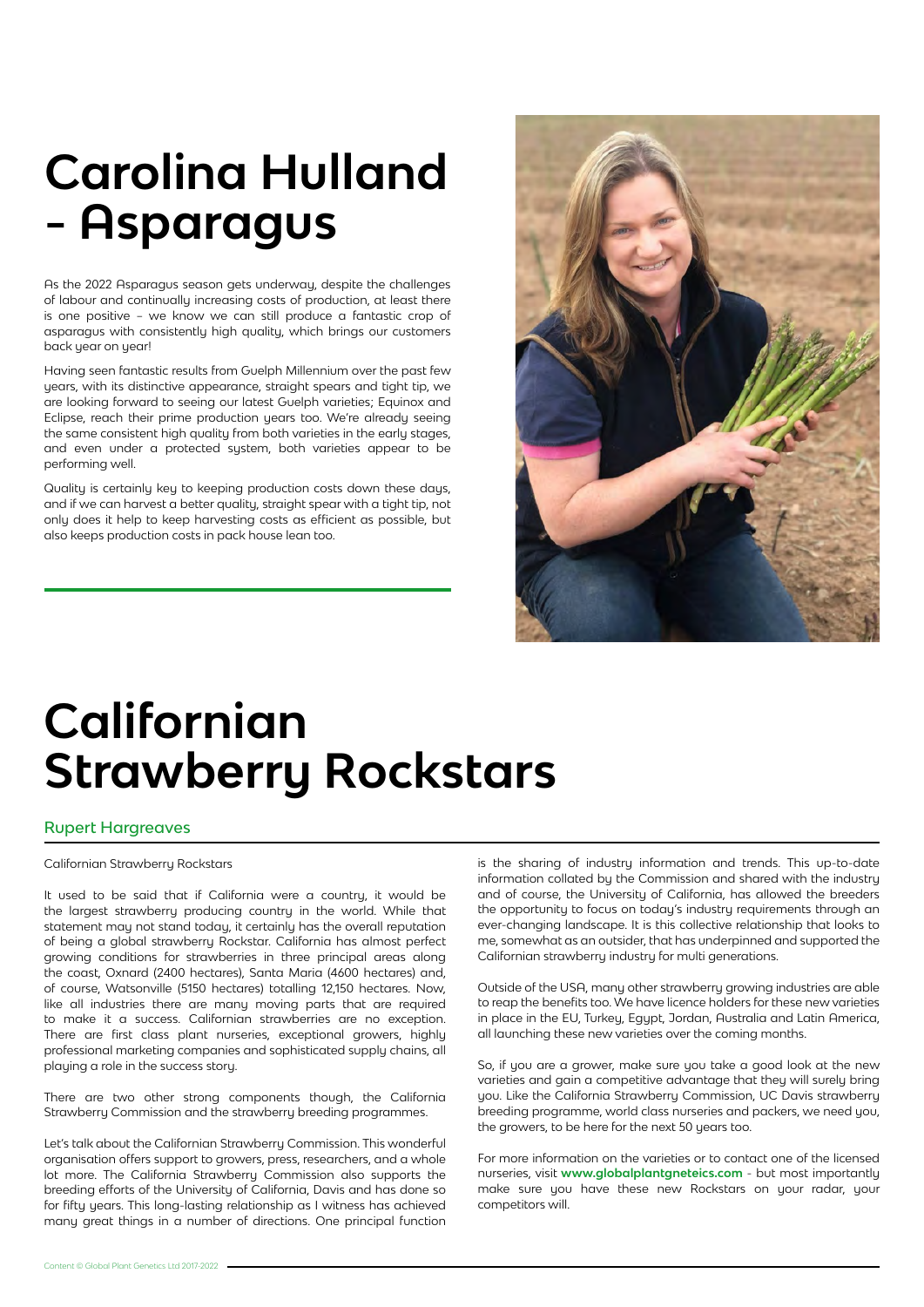

### **What You've Missed**

#### Marieke Gortemaker

Did you know that once a month we have a news post on our website that gives you updates about anything related to strawberries, blackberries, raspberries, blueberries, asparagus, grapes and nuts? Here are all the news posts from the previous 3 months in case you've missed something!

#### **"Blueberries: A Southern African Perspective''**

Top Fruit, an internationally renowned varietal development company based in South Africa, has been representing Global Plant Genetics' blueberry varieties from the University of Georgia, USA since 2017. Pieter Zietsman is the Berry Portfolio Manager for Top Fruit and has been fortunate enough to have visited the breeding programme a number of times over the years with Rupert Hargreaves. Together, they have identified selections to trial and ultimately commercialise successfully throughout Southern Africa.

**www.globalplantgenetics.com/news/blueberries-asouthern-african-perspective**

### **"Raspberry Development in Processing and Fresh Sectors''**

On a recent trip to Chile, I took this photo in a raspberry production field. For me, it very neatly summed up the progress that has been made in raspberry breeding in the recent past. The variety on the left has been the industru standard tupe in the country for the last few decades. On the right is a newer cultivar that represents modern day genetics.

**www.globalplantgenetics.com/news/raspberrydevelopment-in-processing-and-fresh-sectors**

### **"Californian Strawberry Rockstars''**

It used to be said that if California were a country, it would be the largest strawberry producing country in the world. While that statement may not stand today, it certainly has the overall reputation of being a global strawberry Rockstar.

**www.globalplantgenetics.com/news/californian-strawberry-rockstars**